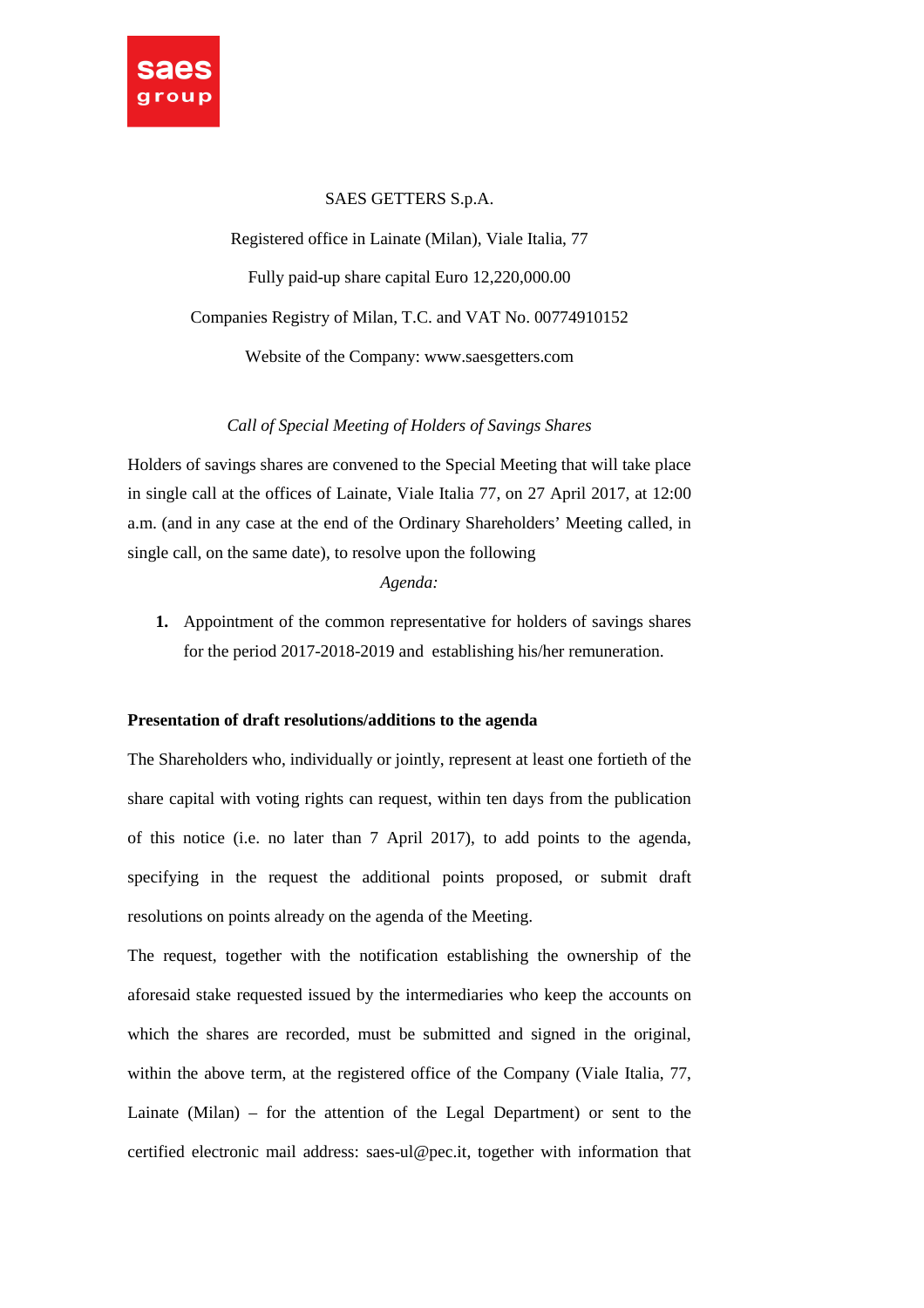

allows to identify the proposing Shareholders (in this regard, please also provide a telephone number of reference). Within the above deadline and with the same procedures, a report must be sent by the proposing Shareholders, stating the reasons of the draft resolutions on the new points whose discussion is proposed as an addition to the agenda or the reason related to further draft resolutions submitted on points already on the agenda. Any addition to the list of points on the agenda of the Meeting or to the presentation of further draft resolutions on points already on the agenda of this Meeting is reported by the Company, in the same form prescribed for the publication of this notice of call, at least fifteen days prior to the date set for the Meeting on first call. Together with the publication of the notice of additions to the agenda or of the presentation of further draft resolutions on the points already on the agenda, the above draft resolutions/additions, as well as their reports prepared by the Shareholders, accompanied by any assessment of the Board of Directors, will be made available to the public as indicated in Article 125-*ter*, subsection 1, of Italian Legislative Decree no. 58/1998.

The addition to the agenda is not allowed for the points on which the Shareholders' meeting deliberates, in accordance with the law, on a proposal by the directors or on the basis of a project or report prepared by them (different from that on the points on the agenda provided by Article 125-*ter* of Italian Legislative Decree no. 58/1998).

### **Right to ask questions on the points on the agenda**

Those entitled to vote can ask questions on the points on the agenda three days in advance from the date of the meeting in single call (i.e. no later than 24 April 2017), by sending a registered letter with return receipt to the registered office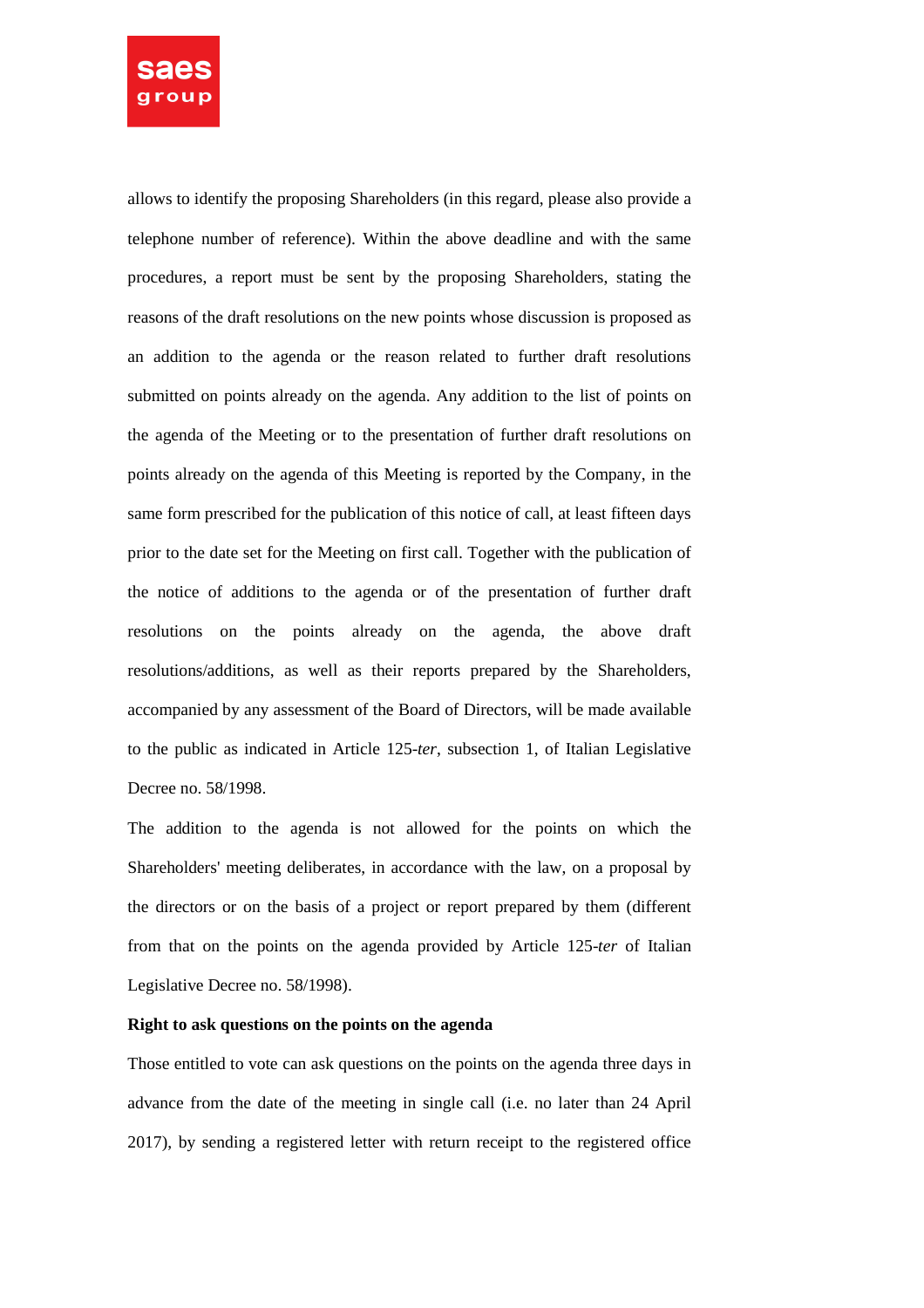

(Viale Italia, 77, Lainate (Milan) – for the attention of the Legal Department) or by certified electronic mail to the following address: saes-ul@pec.it.

The questions must allow the identification of the Shareholder and must be accompanied by certifications establishing the right to vote; if the Shareholder has requested his/her intermediary for the notice to attend the shareholders' meeting, the request must indicate the references of the notice or at least the name of the intermediary.

The requests received before the Shareholders' Meeting are answered at the latest, during the Shareholders' Meeting, specifying that the answers printed on paper and made available to vote holders at the beginning of the meeting are deemed to be provided during the meeting.

### **The right to speak and to vote in the Shareholders' Meeting**

Those holding voting rights at the end of the accounting day of the seventh day of open market before the date scheduled for the Shareholders' Meeting in single call, i.e. 18 April 2017 (the so-called "record date"), and for which the Company received the related notification by the intermediary, have the right to speak and to vote in the Shareholders' Meeting. Therefore, those who will be the holders of the shares subsequent to 18 April 2017 will not have the right to attend and vote at the Shareholders' Meeting.

The notification of the intermediary above must be received by the Company by the end of the third day of open market before the date scheduled for the Shareholders' Meeting in single call. If the notification is received by the Company after the deadline above, the party will have the right to speak and to vote in the meeting provided that the notification arrives by the beginning of the meeting in single call. It should be recalled that the notification to the Company is carried out by the intermediary on request of the subject who has the right to vote.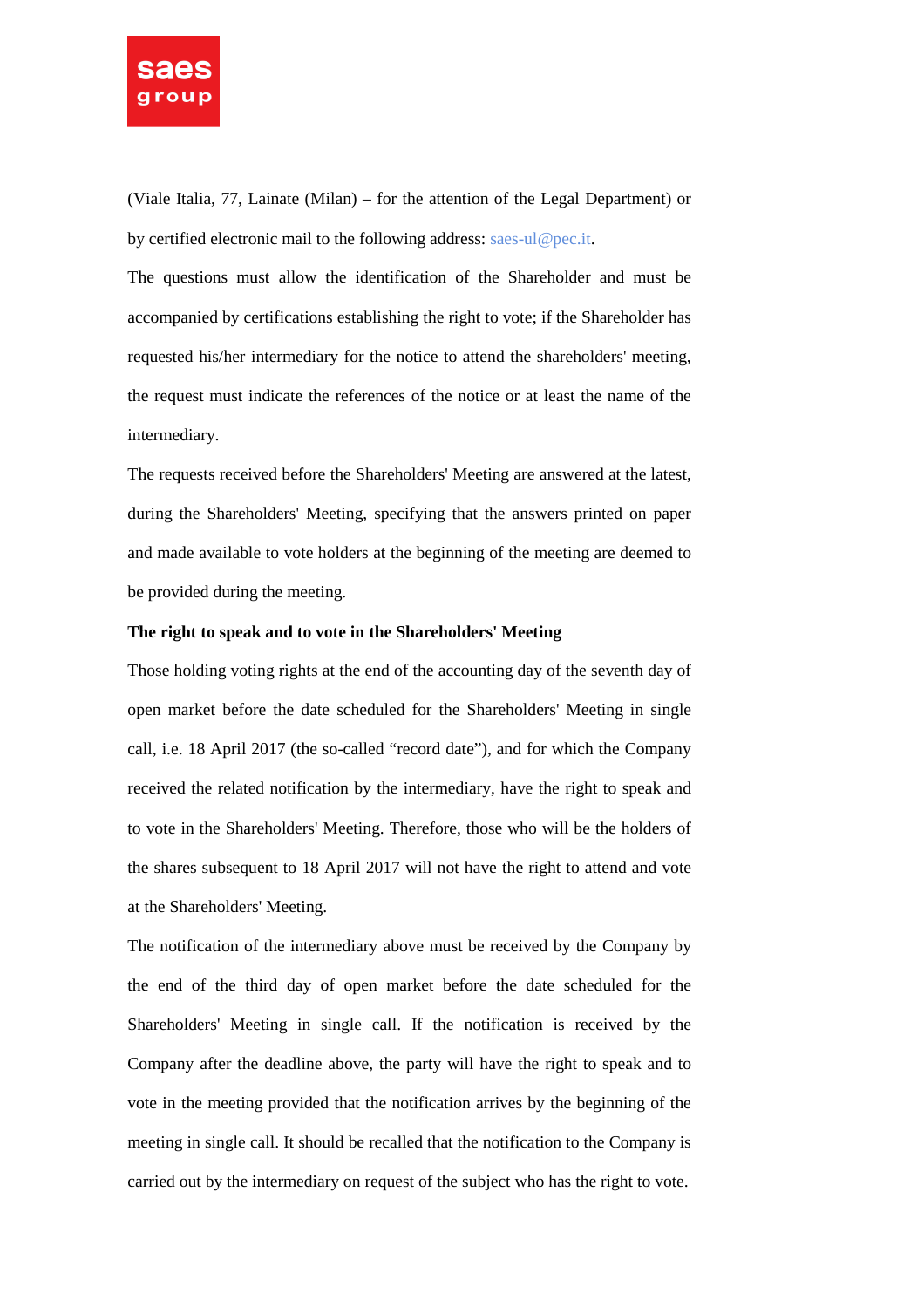

### **Attendance and proxy voting**

Each person who has the right to speak during the Shareholders' Meeting can be represented by written proxy in accordance with applicable law provisions, with the right to use for this purpose the proxy form available on the website: www.saesgetters.com or at the registered office of the Company. The proxy can be notified to the Company by sending to the certified electronic mail address saes-ul@pec.it. Any prior notification does not exempt the proxy holder, in the accreditation for the attendance to the Shareholders' Meeting, from the obligation to certify the conformity of the original notified copy and the identity of the appointor.

## **Appointed Representative**

The proxy can be granted, with voting instructions on the proposals concerning the points on the agenda, to Computershare S.p.A., with registered office in via Lorenzo Mascheroni no. 19, 20145 Milan, appointed if necessary by the Company pursuant to Article 135-*undecies* of Italian Legislative Law no. 58/1998, by signing the specific proxy form available, in printer-friendly version, on the website www.saesgetters.com (in the section Shareholders' Meetings) or at the registered office of the Company or at the registered office above of Computershare S.p.A.. The original proxy with voting instructions must be received by Computershare S.p.A. via Lorenzo Mascheroni no. 19, 20145 Milan, by the end of the second day of open market before the date scheduled for the Shareholders' Meeting in single call (i.e. no later than 25 April 2017). A copy of the proxy, accompanied by a statement that certifies its conformity with the original, may be sent in advance to the Appointed Representative, within the above deadline, by fax to no.  $+39$  02 46776850 or as an attachment to an electronic mail message to be sent to ufficiomilano@pecserviziotitoli.it. The